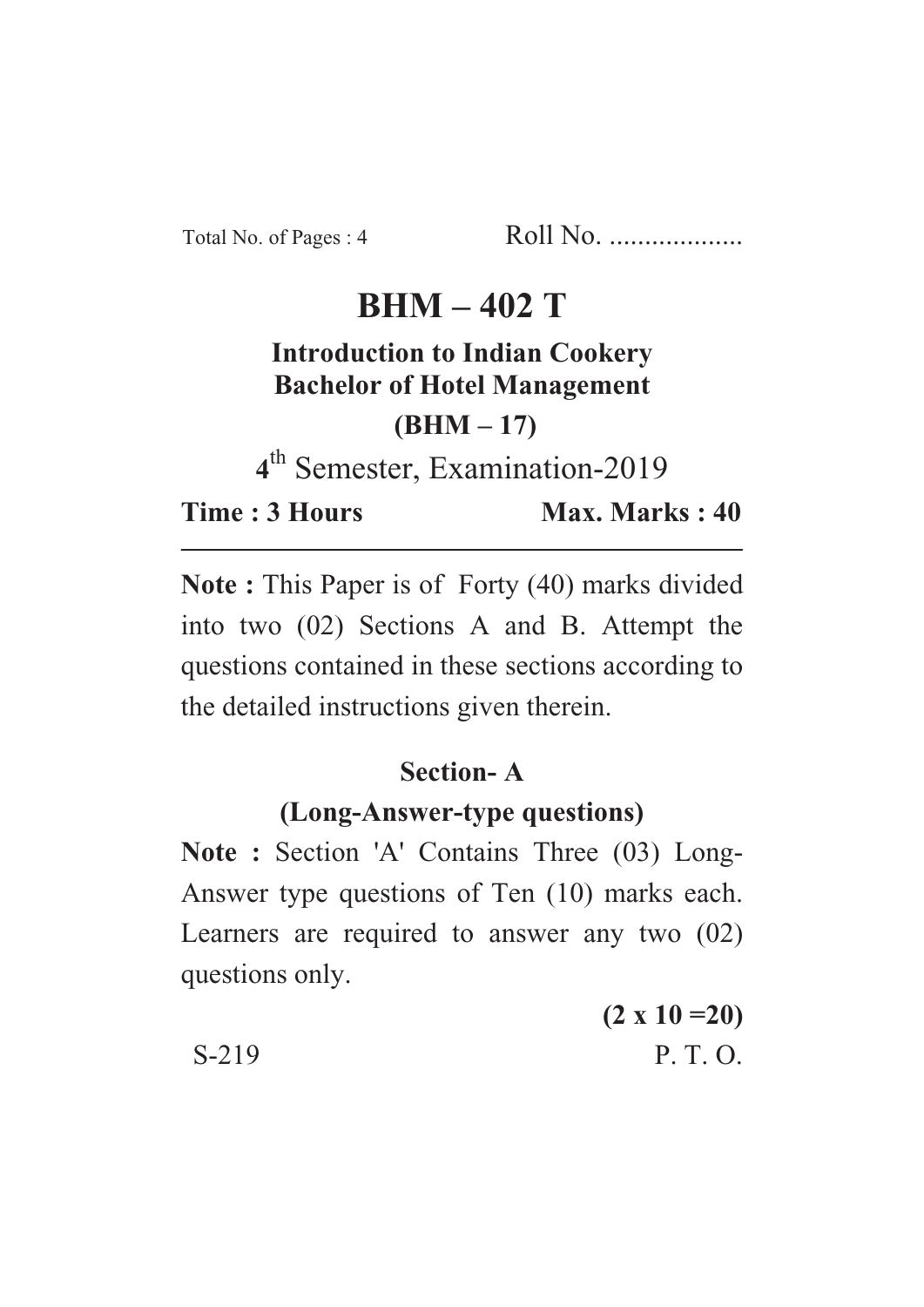- 1. What is restaurant planning? Explain various concepts to be considered while planning the layout of a multi-cuisine restaurant.
- 2. What is cost-volume profit analysis? How does it help in planning a business operation?
- 3. Explain the procedure of banquet booking and reservation followed in a 5-star hotel.

## **Section - B**

## **(Short-Answer-Type questions)**

**Note :** Section 'B' contains six (06) Short- answer type questions of Five (05) marks each. Learners are required to answer any Four (04) questions only.

**(4x5=20)**

S-219